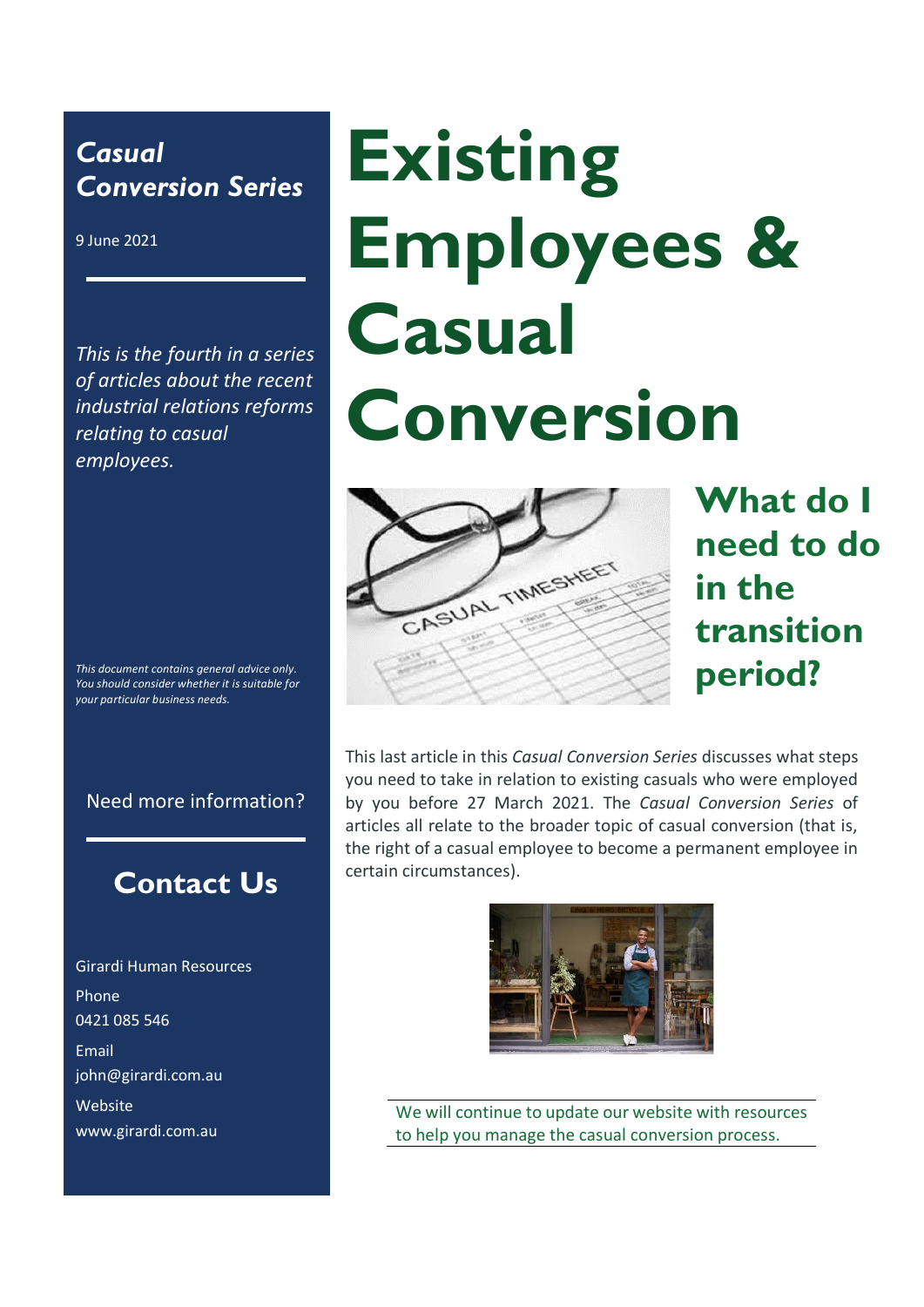

## **Casual Conversion Series**

9 June 2021

This is the fourth in a series of articles about the recent industrial relations reforms relating to casual employees.

Need more information?

## **Contact Us**

Girardi Human Resources Phone 0421 085 546 Email john@girardi.com.au Website www.girardi.com.au

# What happens with casual employees employed by me before the law changes started? Is there a transition period?

#### **Employers other than small business employers**

There is a six month transition period for employers (other than small business employers) which ends on 27 September 2021. The purpose of the transition period is to ensure casual employees who were employed by the employer prior to the law changes are not disadvantaged compared to new casual employees.

By the end of the transition period, an employer must review its workforce and determine which employees were casual employees employed immediately before 27 March 2021. This assessment needs to be made in the context of the employee's employment contract (and Award or Enterprise Agreement). It also applies to any person who was offered employment before 27 March 2021 and meets the new legislative definition of casual employee [\[click here](https://www.girardi.com.au/is-my-employee-a-casual-employee-under-the-new-legislative-definition/)  [for our article about this definition\]](https://www.girardi.com.au/is-my-employee-a-casual-employee-under-the-new-legislative-definition/).

#### **Assessment**

In the transition period, the rules are modified so that each casual employee is to be assessed against the conversion criteria at a point in time during the six month transition period. For example, the assessment could be undertaken by one employer in June 2021, a different employer in August 2021 and a third employer in September 2021.

Once the employer picks the date at which the assessment will be made, each casual employee is to be assessed against the eligibility criteria at that date. For example, under the usual rules that will apply to new casual employees, an employee is assessed against the conversion criteria when they have been employed for 12 months. In contrast, in the transition period, the employee only needs to have been employed by the employer for a period of 12 months ending the day the assessment is made.

Once the assessment has been completed, the employer must either:

- **offer conversion** to all eligible casual employees (unless the employer has reasonable grounds not to); or
- **refuse to offer conversion** (discussed in more detail below).